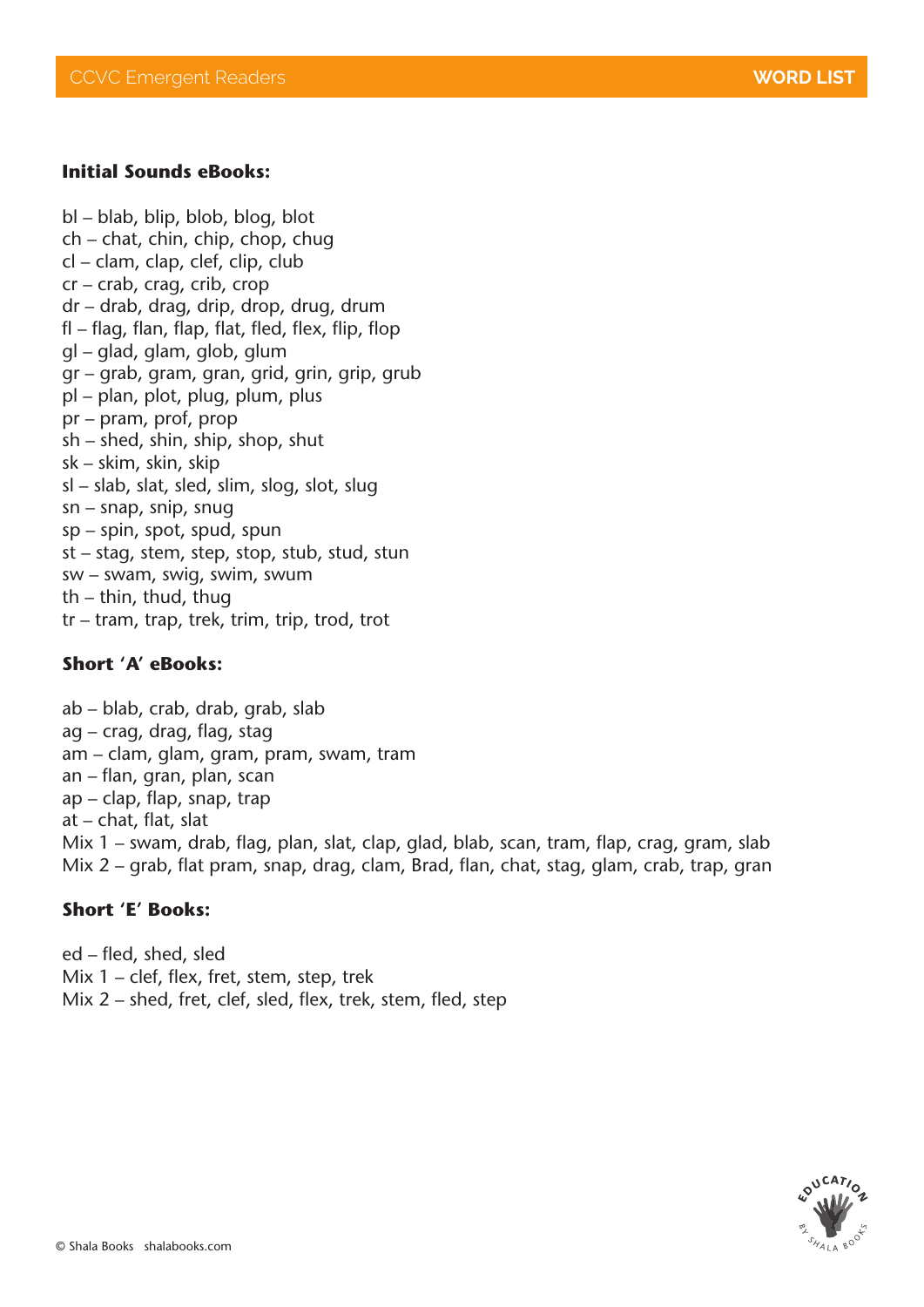### **Short 'I' eBooks:**

im – brim, skim, slim, swim, trim in – chin, grin, shin, skin, spin, thin, twin ip – blip, chip, clip, drip, flip, grip, ship, skip, snip, trip Mix 1 – drip, slim, grid, skin, brim, trip, chin, grip, swim, clip, spin, twig, ship Mix 2 – grin, skip, trim, crib, shin, blip, thin, chip, swig, flip, skim, twin, snip

### **Short 'O' eBooks:**

og – blog, frog, slog, smog op – chop, crop, drop, flop, prop, shop, stop ot – blot, plot, slot, spot, trot Mix 1 – flop, trod, slot, blog, stop, plot, crop, blob, smog, chop Mix 2 – spot, frog, prop, glob, trot, drop, slog, prof, blot, shop

### **Short 'U' eBooks:**

ub – club, grub, stub

ud – spud, stud, thud

ug – chug, drug, plug, slug, snug, thug

um – drum, glum, plum, swum

Mix 1 – spud, thug, stun, plum, scut, drug, stud, grub, swum, club, slug

Mix 2 – plug, spun, thud, scut, drum, snug, plus, stub, glum, shut, chug

# **CCVC Mixes:**

Mix 1 – shut, glob, brim, chat, sled, drug, trip, flan, plot, club, grab, shin, blip, swum, frog Mix 2 – gran, trim, shop, drum, blab, skin, trek, scut, clam, flop, slat, prof, stag, grub, snip Mix 3 – trod, swig, flat, clip, stud, drab, grip, step, thug, slot, brim, plan, crop, swam, chin Mix 4 – skip, flap, swim, plug, spot, gram, stun, crib, slog, thin, shed, crag, blob, slab, drip Mix 5 – chug, scan, trot, fret, slim, trap, plum, ship, Brad, chop, spud, twin, glam, snug, crab Mix 6 – pram, spin, thud, smog, glad, flex, blot, stub, clap, skim, fled, stop, drag, flip, slug Mix 7 – twig, drop, glum, snap, clef, grin, spun, flag, prop, chip, tram, stem, blog, grid, plus Adjectives – drab, flat, glad, glam, glum, shut, skim, slim, snug, thin

Animals – clam, crab, frog, slug, stag, stud

Body Parts – chin, scut, shin, skin

People – gran, prof, thug, twin

Verbs Mix 1 – blab, chug, clap, fled, grip, plan, slog, snap, spun, step, swim, trod

Verbs Mix 2 – chat, drip, flap, flex, grin, scan, shut, skip, stop, swam, trek, trot

Verbs Mix 3 – blog, chop, drag, flip, fret, grab, ship, shop, sled, snip, spin, trim